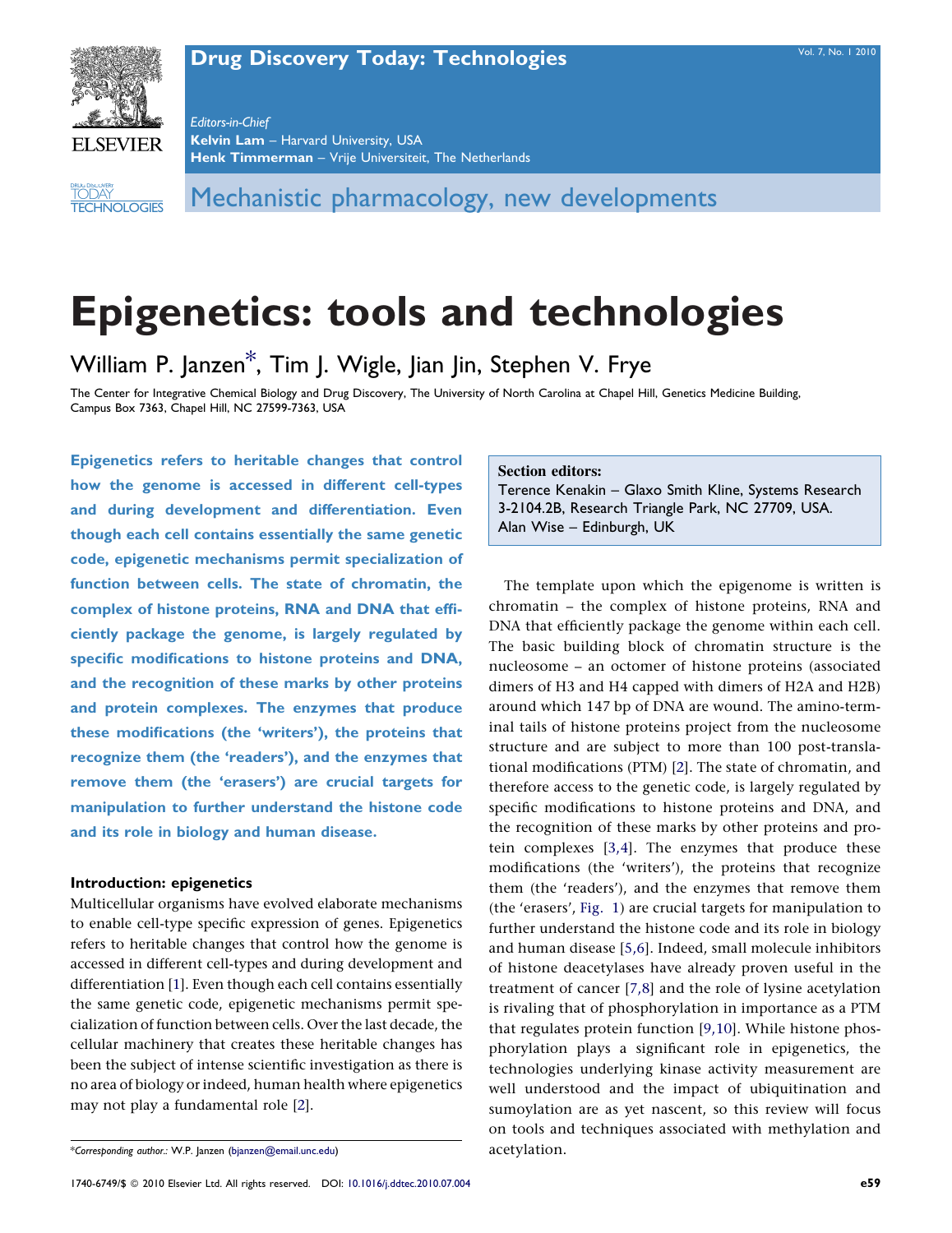<span id="page-1-0"></span>

Drug Discovery Today: Technologies

Figure 1. Nucleosomes are octomers of associated dimers of histone H3 and H4 proteins capped by dimers of H2A and H2B, and this protein core is surrounded by  $\sim$  147 bp of double-stranded DNA. The physical spacing between repeating nucleosomal subunits controls the level of DNA condensation and the access of transcription factors and replication machinery to the genetic information. Post-translational modifications to the flexible Nterminal tails that protrude from the nucleosomal core controls the level of DNA packaging, and influences the temporal and spatial expression of genes. The most commonly studied modifications are the acteylation of lysine, which is 'written' and 'erased' by histone acetyltransferases and histone deacetylases, and lysine methylation which is 'written' and 'erased' by protein methyltransferases and protein demethylases. The marks are 'read' by two major families of proteins: Bromodomains bind to and recognize acetylated lysine, while the Royal family of proteins recognize and bind to methylated lysine. Other important histone post-translational modifications include the methylation of arginine, phosphorylation, and ubiquitination.

# Overview of histone methylation – tools and technologies

Since the discovery of the first histone lysine methyltransferase in 2000 [[11\]](#page-5-0), the study of histone methylation in the context of drug discovery has experienced exponential growth because of its essential function in many biological processes [[12](#page-5-0)]. Now, a decade later, there are  $>50$  protein lysine methyltransferases (PKMTs) and >10 protein arginine methyltransferases (PRMTs) known [\[12–14](#page-5-0)] and, depending on the identity of the enzyme, varying degrees of methylation can be attained; lysine can be mono-, di- or tri-methylated, while arginine can be monomethylated, symmetrically dimethylated or asymmetrically dimethylated. Among the PKMTs, all but one enzyme, DOT1L, contain an evolutiona-

rily conserved catalytic subunit of  $\sim\!\!130$  amino acids called a SET domain [[15,16\]](#page-5-0) and the PRMTs are divided into type I and type II families that respectively catalyze the formation of asymmetric or symmetric  $\omega$ -N<sup>G</sup>,N<sup>G</sup>-dimethylarginine tails [[17\]](#page-5-0). All PKMTs and PRMTs transfer a methyl group from the cofactor S-adenosylmethionine (SAM) to the target residue through a bimolecular  $S_N2$ -like mechanism and produce S-adenosylhomocysteine as a by-product [\[14\]](#page-5-0). Due to their functional similarity to protein kinases, protein methyltransferases (PMTs) may represent a novel and highly tractable target-family for drug discovery.

Recognition of methyl-lysine marks has been associated with the 'Royal Family' of proteins including those containing Tudor, Chromo, maligant brain tumor (MBT), PWWP, and plant Agenet domains, the plant homeodomain (PHD) family and the WD40 repeat protein WRD5. These motifs all have structurally related binding pockets defined by an aromatic electron-rich cage and H-bond donors that interact with the lysine cation [[18\]](#page-5-0). Methyl-lysine binding proteins can directly influence the structural state of chromatin [\[19](#page-5-0)] or act as scaffolding for other proteins that are involved in chromatin remodeling [\[20\]](#page-5-0). In addition, many chromatinacting enzymes, including a vast number that modify histones, contain methyl-lysine recognition domains or can often be found in complexes with proteins that do, recruiting the catalytic domains to the appropriate site of action [\[21\]](#page-5-0).

Until recently, histone methylation was thought to be a stable and irreversible PTM, but the isolation of the first known histone demethylase in 2004 [[22\]](#page-5-0) and the subsequent identification of >30 demethylating enzymes since has suggested that histone methylation is a highly dynamic and complex process. All protein demethylases (PKDMs) oxidize the carbon of the targeted methyl group, which degrades to release formaldehyde. Among the demethylases, there are flavin-dependent monoamine oxidases like LSD1 that utilize an FAD+ cofactor to catalyze oxidation of mono- and dimethyl-lysines, and the JmjC domain demethylases that utilize iron and  $\alpha$ -ketoglutarate cofactors to hydroxylate mono-, di or trimethyl-lysines [[23](#page-5-0)].

As epigenetic targets involved in writing, reading and erasing histone methylation continue to find a place in drug discovery pipelines, the assay technologies available to support high-throughput screening and compound profiling have become more advanced and sophisticated. For the enzymes that alter the methylation state of histone proteins, there are two major strategies for measuring activity: (1) detecting the formation or depletion of methylated substrate, and (2) monitoring the rate of cofactor usage by the enzymes.

While it is more practical to perform in vitro activity assays on peptide substrates, it can be advantageous to consider the use of whole nucleosomes as substrates in enzymatic reactions. For example, the enzyme DOT1L only shows catalytic activity in the context of whole nucleosomes and requires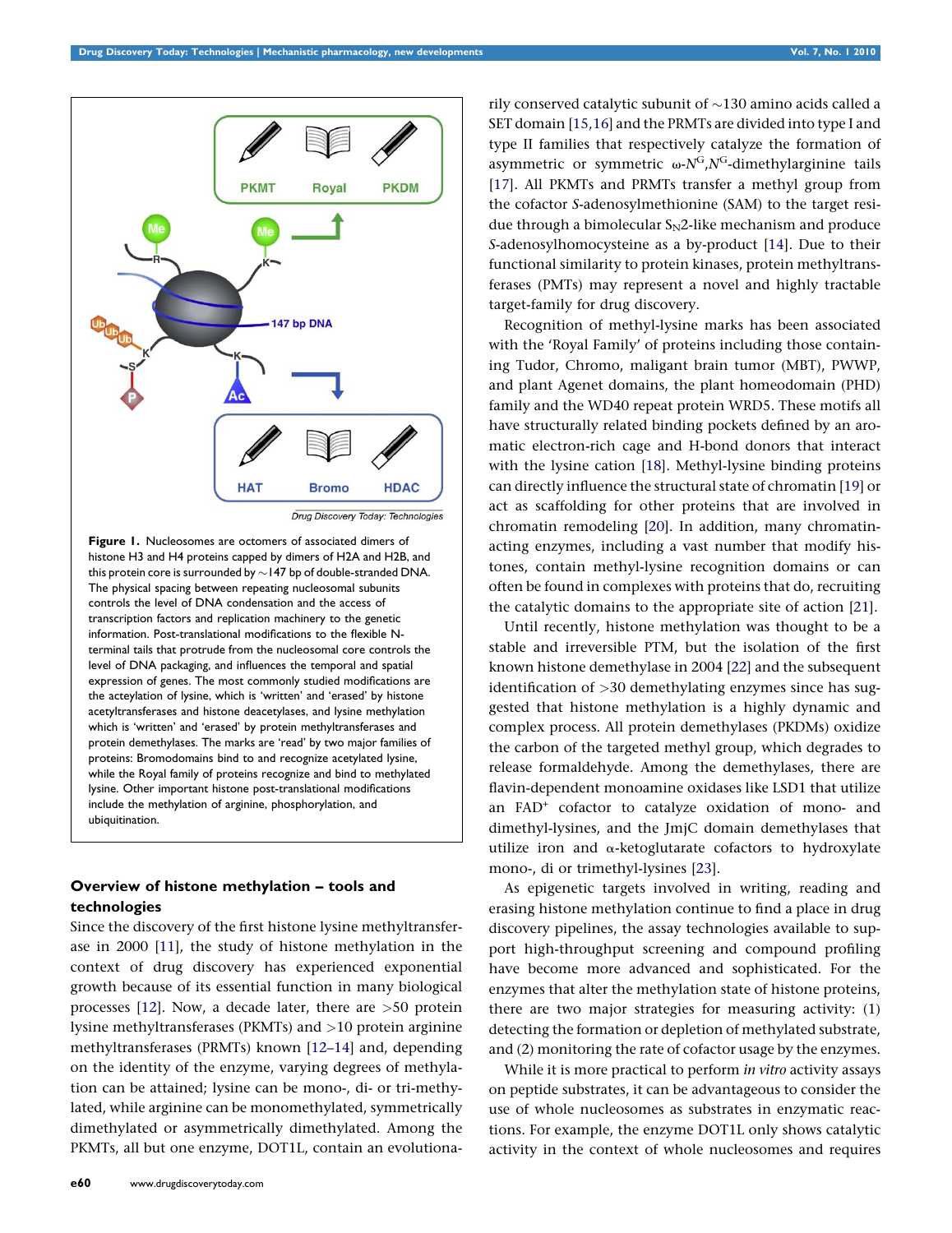contact with ubiquitinated histone H2B to stimulate its catalytic activity toward the H3K79 residue, which is part of the core nucleosome rather than the amino-terminal tail [\[24\]](#page-5-0). In addition, allosteric regulators of PMTs and PDMs that do not bind near the lysine binding channel or the SAMbinding pocket may be overlooked when using peptide substrates. However, most histone-modifying enzymes, particularly those that act on the flexible amino tails, are often amenable to the use of peptide substrates.

In the substrate-based assay strategy, synergy can be obtained between the methyltransferases and demethylases, as assays configured to monitoring the methylation status of the substrate are applicable to both classes of enzymes. The use of antibodies against specific methyl-lysine histone marks and a secondary anti-IgG antibody with a reporter molecule are frequently employed in small molecule screening efforts. The secondary antibody can be conjugated to an enzyme such as horseradish peroxidase (ELISA) [[25\]](#page-5-0), to lanthanide metals such as Europium (DELFIA) [\[26](#page-5-0)] for a time resolved fluorescence (TRF) signal or to an AlphaScreen acceptor bead. In the latter, a second AlphaScreen donor bead is coupled to the peptide substrate and a binding event that brings the beads into close proximity (within 200 nm) will allow singlet oxygen molecules to be transferred from the donor to the acceptor bead, generating a chemiluminescent signal [[27](#page-5-0)]. Success using the antibody-based detection method is heavily reliant on the use of high quality antibodies, and selecting an antibody for the proper mark. For example, G9a activity can produce both mono- and dimethyl-lysine, but functional assays have only been performed with an antibody against dimethyl-lysine [\[26\]](#page-5-0). Another technique takes advantage of the fact that endoproteinase-LysC, which cleaves peptide bonds C-terminal to lysine, is unable to do so if the lysine is methylated. When coupled to microfluidic capillary electrophoresis using the Caliper Life Sciences Labchip<sup>TM</sup> Technology, this methylation-sensitive proteolysis permits the detection of the ratio of methylated to unmethylated peptides from a 384-well plate, and enzymatic activity can be quantitated accurately and precisely [\[28\]](#page-5-0), allowing it to be used for both HTS and quantitative enzymology in the generation of  $K_i$ 's. Alternatively, measuring the incorporation of a radioactive methyl group from <sup>3</sup>H-SAM to substrates anchored to microplates is a proven, inexpensive and sensitive method that is compatible with both synthetic peptides and whole nucleosomes [[29,30](#page-5-0)]. However, radioactivity is inherently hazardous to the assay operator and the necessity for disposal of bulk reagents and decontamination of liquid handling equipment usually make it an assay of last resort.

The second strategy, measuring cofactor usage, is PKMT- or PKDM-specific. In the case of PKMTs, the conversion of SAM to SAH has been measured using an enzyme-coupled assay that uses SAH hydrolase (and adenosine deaminase) to produce inosine and homocysteine, the latter of which can be detected using the Thioglo reagent, which fluoresces strongly when its maleimide moiety reacts with a thiol [\[31\]](#page-5-0). Caution must be exercised when using the assay to avoid reducing agents such as DTT in the assay buffer, and to keep the PKMT and any thiol-containing substrates at concentrations that do not saturate the Thioglo emission. In addition, several other enzyme coupled assays for PKMTs have been reported [\[32,33](#page-5-0)]. PKDMs produce formaldehyde and peroxide as by-products of catalysis, both of which can be detected using enzymecoupling systems. Formaldehyde dehydrogenase reduces formaldehyde to formic acid, and this can be coupled stoichiometrically to the reduction of NAD<sup>+</sup> to NADH, which has an absorbance maximum of 340 nm [\[34\]](#page-5-0). The formaldehyde dehydrogenase coupling assay is quite robust, and has recently been miniaturized to a 1536-well format to enable  $\mu$ HTS [[35](#page-5-0)]. Another method compatible for screening PKDMs is the detection of the peroxide formed using one of several known peroxidase coupled assays [[36,37\]](#page-5-0).

Isolated methyl-lysine binding proteins (KMe readers) bind their cognate histone peptides with low affinity; however, the combinatorial effect of multiple interactions on various lysine marks leads to high binding affinity and specificity in vivo [[38\]](#page-5-0). Biochemical techniques such as fluorescence polarization [[39](#page-5-0)], isothermal titration calorimetry [\[39,40](#page-5-0)], surface plasmon resonance [[41](#page-5-0)] and nuclear magnetic reso-nance [[42](#page-5-0)] have indicated that, in vitro, the  $K_d$  of KMe readers for a single methyl-lysine histone mark on a synthetic peptide is in the  $25-200 \mu M$  range. As a result, it is challenging to subject individual reader proteins to biochemical screening assays amenable to HTS because the requirement for protein to run assays would be too great (*i.e.*,  $>50 \mu M$  protein per well). To circumvent this problem, AlphaScreen has been employed in screening for inhibitors of methyl-lysine recognition [[43,44\]](#page-5-0). In these assays a biotinylated peptide containing the desired methyl-lysine modification is bound by the KMe reader containing a hexahistidine or glutathione Stransferase purification tag, and streptavidin-coated donor beads and nickel- or glutathione-coated acceptor beads are added. As described above, a chemiluminescent signal can be generated when the beads are brought into proximity due to a binding interaction between the peptide and protein. The requirement for protein in the AlphaScreen assay is in the low nanomolar range, as opposed to the micromolar range for other techniques. This can be attributed to the phenomenon of bead avidity, where each bead has multiple sites for the capture of ligands, and binding affinities are the sum of multiple interactions. The transduction of the AlphaScreen signal is sensitive to singlet oxygen quenchers, organometallic compounds and metal-chelating agents, and a counterscreen should be performed to purge these compounds from subsequent follow-up studies. AlphaScreen is a very promising tool for hit discovery but the caveat should be noted that these same advantages for use in primary screening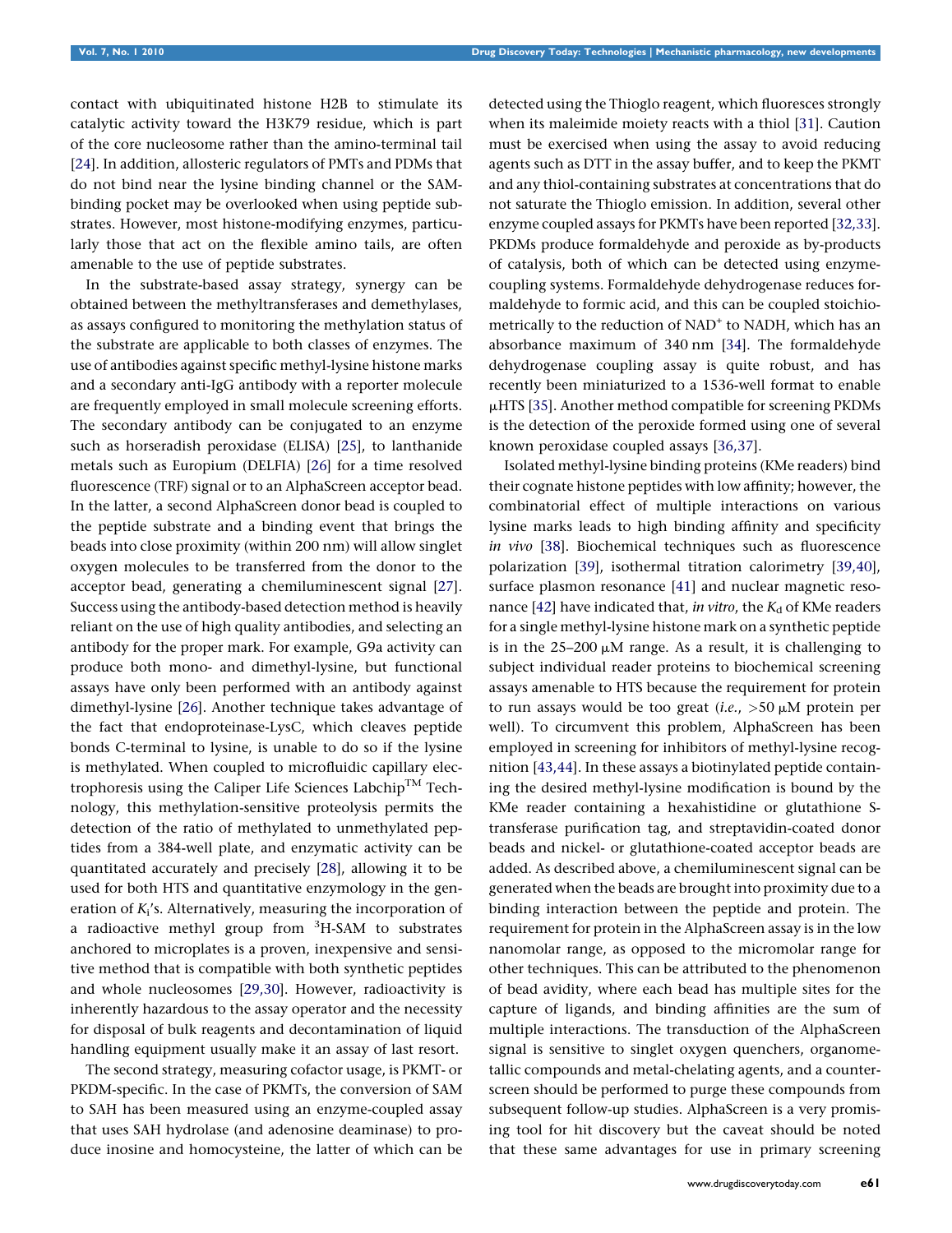complicate compound profiling and rank-order potency determination, and alternate biophysical methods may be more appropriate for lead optimization once the hits have been identified with the primary AlphaScreen assay.

#### Chemical tools for protein lysine methyltransferases

Growing evidence suggests that PKMTs play crucial roles in the development of various human diseases including cancer [\[15,45,14,46](#page-5-0)], inflammation [[47\]](#page-5-0), drug addiction [[48](#page-5-0)], and mental retardation [[49](#page-6-0)]. For example, G9a, also known as EHMT2, is over expressed in human cancers and knockdown of G9a inhibits cancer cell growth [[50,51\]](#page-6-0). In addition, G9a catalyzes dimethylation of lysine 373 (K373) of p53, a tumor suppressor [\[52\]](#page-6-0). The dimethylation of p53 K373 results in the inactivation of p53 [\[52](#page-6-0)].

To date, 3 selective small molecule PKMT inhibitors have been reported [\[26,53–55](#page-5-0)]. Chaetocin, a fungal mycotoxin, was identified as the first selective small molecule inhibitor of H3K9 PKMT SU(VAR)3-9 (IC<sub>50</sub> = 0.6  $\mu$ M) via screening of 2967 compounds [\[54\]](#page-6-0). Chaetocin also inhibited SUV39H1  $(IC<sub>50</sub> = 0.8 \mu M)$ , the human ortholog of SU(VAR)3-9, and was selective for H3K9 PKMTs over other PKMTs that do not target H3K9, for example, EZH2, SET7/9, and SET8/PR-SET7 [[54](#page-6-0)]. Mechanistically, chaetocin is a SAM competitive inhibitor that was reported to be cellularly active and not toxic to cells at up to 0.5  $\mu$ M [[54](#page-6-0)]. Cells treated with 0.5  $\mu$ M chaetocin show a marked reduction of dimethylation and trimethylation of H3K9 without affecting the methylation state of H3K27, H3K36, and H3K79 [\[54](#page-6-0)].

levels in several cell lines but toxicity to cells at  $>4.1 \mu M$  was observed [\[26\]](#page-5-0). More importantly, BIX-01294 at 4.1  $\mu$ M reduced the H3K9me2 levels at several G9a target genes including magea2, Bmi1, and Serac1 and the inhibitor effects were reversible and restored upon removal of the inhibitor [[26\]](#page-5-0).

Design and synthesis based on the GLP and BIX-01294 Xray co-crystal structure in combination with structure–activity relationship (SAR) exploration led to the discovery of UNC0321 and closely related analogs as potent and selective G9a inhibitors [[55–57\]](#page-6-0). UNC0321 (Morrison  $K_i$  = 63 pM) possessing a 7-dimethylaminoethoxyethoxy chain was >250 fold more potent compared to BIX-01294 (Morrison  $K_i = 16$  nM) in the G9a microfluidic capillary electrophoresis assay [\[56](#page-6-0)]. UNC0321 showed similar potency versus GLP, but was more than 1,000-fold selective for G9a over SET7/9,SET8/ PRSET7, PRMT3, and JMJD2E [[56](#page-6-0)]. A high resolution X-ray cocrystal structure of G9a and UNC0224, which is a closely related analog of UNC0321 [[56](#page-6-0)], confirmed that the 7-amino alkoxy side chain of UNC0224 indeed occupied the lysine binding channel of G9a thus explaining the higher potency of UNC0224 and UNC0321 compared to BIX-01294 [\[57](#page-6-0)]. The combination of high potency and good selectivity makes UNC0321 a potentially useful tool compound for the biomedical research community to further investigate the biology of G9a and its role in chromatin remodeling and other posttranslational modifications [\[58\]](#page-6-0).

Discovering and developing high quality chemical probes [[60\]](#page-6-0) of PKMTs is gaining momentum in both the academic research community and the pharmaceutical industry.



Chaetocin

OMe

OMe

**BIX01294** 

Although PKMTs inhibitors are clinically unprecedented, they hold great promise as effective mono-therapies or synergizing agents in combination with existing therapeutics [\[61](#page-6-0)].

# Overview of histone acetylation – tools and technologies

OMe

**UNC0321** 

The acetylation state of histones is primarily controlled by 2 families of enzymes; histone acetyl transferases (HAT) and histone deacetylases (HDAC) [\[62–64](#page-6-0)]. As their names imply, the former add a terminal e-acetyl function to lysines and the latter remove this modification. Both families have been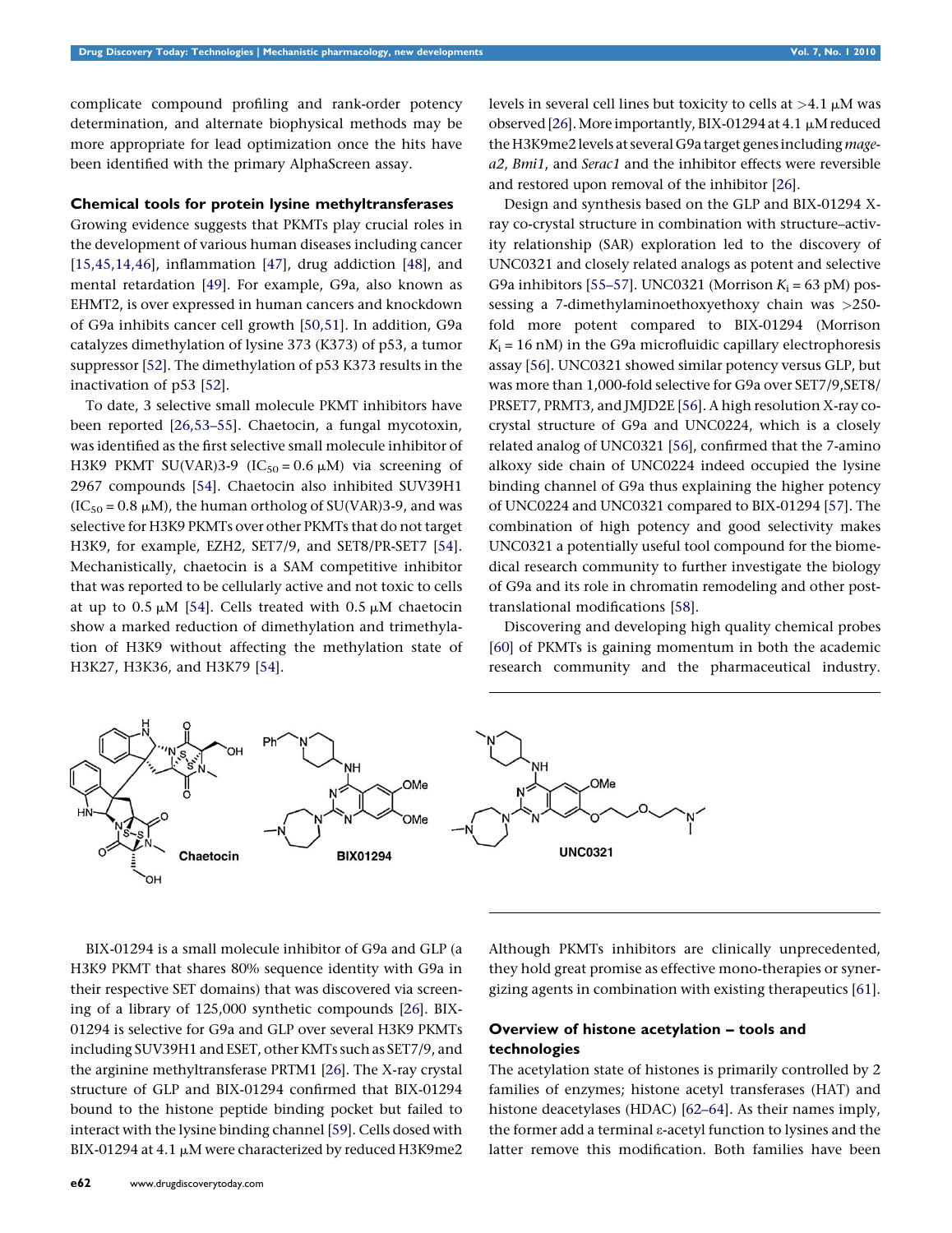<span id="page-4-0"></span>extensively studied [[9,10\]](#page-5-0), and in particular, there have been multiple successful drug discovery campaigns for inhibitors of HDACs [\[7,65,66](#page-5-0)] that eventually yielded several marketed drugs.

There are currently 18 known human HDAC isoforms that are commonly grouped into 4 families based on their homology to yeast HDACs, subcellular localization and enzymatic mechanism [\[67,68\]](#page-6-0). Class I HDACs (HDAC 1, 2, 3, and 8) are homologous to the yeast RPD3 protein, act as zinc-dependent enzymes and are predominantly localized in the nucleus. These enzymes are ubiquitously expressed in human tissue. Class II HDACs (HDAC 4, 5, 6, 7, 9, and 10) share homology with the yeast Hda I protein, are also zinc dependent and in comparison to class II HDACs, are known to translocate between the nucleus and the cytoplasm. Two HDACs (6 and 10) are unique within this class because they have two deacetylase domains [\[69,70](#page-6-0)]. HDAC6 is also distinctive in that it targets non-histone substrates [\[71,72](#page-6-0)]. The class III HDACs are also known as sirtuins (SIRT 1–7) for their homology with the yeast SIR2 protein. These enzymes also have a unique enzymatic mechanism and require NAD<sup>+</sup> for their activity. HDAC11 is the lone class IV HDAC. While it shares some sequence homology with both classes I and II, HDAC 11 is not zincdependent [\[62\]](#page-6-0).

Similar to the familiar enzymatic classes of kinases and phosphatases that add or remove phosphate groups from amino acids, the opposing nature of HDACs and HATs means that these two enzyme families can largely be monitored by the same technologies. Any technology that measures the relative presence of an acetyl group will be able to monitor either the addition or loss of acetyl moieties. While there are, of course, many radioactive methods for monitoring this activity, they are complicated by the need for pre-acetylated substrates for HDAC

enzymes and the obvious drawbacks of waste disposal and safety [[73,74](#page-6-0)].

The first technique developed for the non-radioactive measurement of HDAC activity was the Fluor-de-Lys $^{\circledR}$  assay developed by Biomol (now Enzo Life Sciences). This assay is based on the deacetylation of a short lysine-containing peptide substrate that is developed by trypsin digestion, which releases a proprietary fluorescent dye that fluoresces upon cleavage. Later versions of this assay are sold as a kit and use a green shifted (485ex/530em) dye which avoids some of the interference problems associated with small molecule compounds. The Fluor-de-Lys $^{(8)}$  assay came to prominence when it was reported that the compound resveratrol was a potent activator of the HDAC SIRT1 [\[75](#page-6-0)]. However, this finding has been disputed by later research that demonstrated that the purported activation was solely due to substrate specific interactions with the bulky dye group and the SIRT1 enzyme [76-78].

Other homogeneous assay technologies have been developed, for example a linked luminescent assay from Promega wherein deacetylation of a prolumigenic peptide substrate allows proteolytic cleavage and a subsequent luminescent readout. This offers a lower level of interference from compound libraries and increased sensitivity. Linked assays using luciferase to monitor NAD+ production in class III enzymes have also been reported [\[73\]](#page-6-0).

Caliper Life Sciences Labchip<sup>TM</sup> technology can also be used to quantitatively measure the acetylation or deacetylation of a fluorescently labeled peptide substrate. In this system, the charge to mass ratio change associated with acetylation allows microfluidic, capillary electrophoresisbased separation and quantification of product and substrate from an HDAC or HAT enzymatic reaction [\[73,79\]](#page-6-0). The ability to monitor both product and substrate makes this technique extremely precise and less prone to compound interference.

| Table 1. Target classes and technologies involved in methylation and acetylation PTM of histones |                             |                                                      |
|--------------------------------------------------------------------------------------------------|-----------------------------|------------------------------------------------------|
| <b>Target class</b>                                                                              | <b>Detection method</b>     | Assay                                                |
| Protein methyltransferases                                                                       | Colorimetric                | <b>ELISA [25]</b>                                    |
|                                                                                                  | <b>TRF</b>                  | DELFIA <sub>[26]</sub>                               |
|                                                                                                  | Chemiluminescence           | AlphaScreen [27]                                     |
|                                                                                                  | Fluorescence                | Microfluidic capillary electrophoresis [28]          |
|                                                                                                  | Radioactive                 | Incorporation of radioactive methyl groups [29,30]   |
|                                                                                                  | Enzyme-coupled fluorescence | Thioglo chromophore [31] or Ellman's reagent [32,33] |
| Protein demethylases                                                                             | Enzyme-linked colorimetric  | Formaldehyde dehydrogenase coupled reaction [35]     |
|                                                                                                  | Colorimetric                | Peroxide production [36,37]                          |
| <b>Histone-binding proteins</b>                                                                  | Chemiluminescence           | AlphaScreen [43,44].                                 |
| Histone acetyl transferases and histone deacetylases                                             | Fluorescence                | Fluor-de-Lys <sup>®</sup> assay [75]                 |
|                                                                                                  | Luminescence                | Prolumigenic peptide                                 |
|                                                                                                  | Fluorescence                | Microfluidic capillary electrophoresis [73,79]       |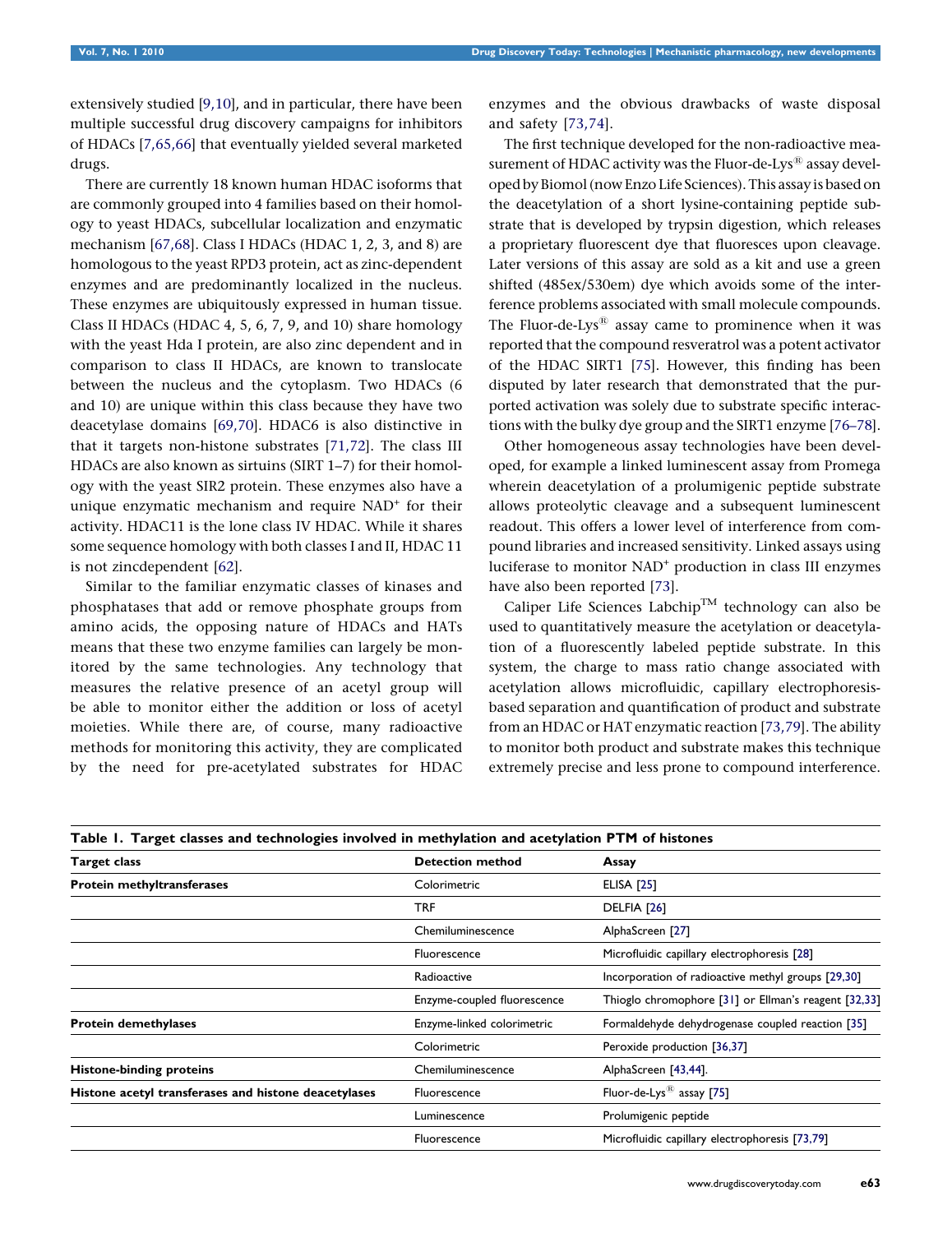## <span id="page-5-0"></span>Conclusions

While the field is relatively new, there have been great strides in developing assays to monitor the PTM of histones through methylation and acetylation ([Table 1\)](#page-4-0). Given the growing importance of epigenetics in our understanding of human biology and the tractability of enzymes that target PTM of proteins for drug discovery, we can anticipate rapid development of new technologies to monitor the writers and erasers of the histone code. While the readers of the code are also of interest, their tractability for discovery of potent and selective small molecules is unproven. We can however be confident that new understanding of biology and new therapeutic agents will emerge as technology drives scientific understanding in epigenetics.

#### **References**

- 1 Berger, S.L. et al. (2009) An operational definition of epigenetics. Genes Dev. 23, 781–783
- 2 Bernstein, B.E. et al. (2007) The mammalian epigenome. Cell 128, 669–681 3 Gelato, K.A. and Fischle, W. (2008) Role of histone modifications in defining chromatin structure and function. Biol. Chem. 389, 353–363
- 4 Ruthenburg, A.J. et al. (2007) Multivalent engagement of chromatin modifications by linked binding modules. Nat. Rev. Mol. Cell Biol. 8, 983– 994
- 5 Marmorstein, R. and Trievel, R.C. (2009) Histone modifying enzymes: structures, mechanisms, and specificities. Biochim. Biophys. Acta 1789, 58– 68
- 6 Seet, B.T. et al. (2006) Reading protein modifications with interaction domains. Nat. Rev. Mol. Cell Biol. 7, 473–483
- 7 Esteller, M. (2008) Epigenetics in cancer. N. Engl. J. Med. 358, 1148–1159
- 8 Marks, P.A. et al. (2004) Histone deacetylase inhibitors. Adv. Cancer Res. 91, 137–168
- 9 Norvell, A. and McMahon, S.B. (2010) Rise of the Rival. Science 327, 964– 965
- 10 Haberland, M. et al. (2009) The many roles of histone deacetylases in development and physiology: implications for disease and therapy. Nat. Rev. Genet. 10, 32–42
- 11 Rea, S. et al. (2000) Regulation of chromatin structure by site-specific histone H3 methyltransferases. Nature 406, 593–599
- Martin, C. and Zhang, Y. (2005) The diverse functions of histone lysine methylation. Nat. Rev. Mol. Cell Biol. 6, 838–849
- 13 Kouzarides, T. (2007) Chromatin modifications and their function. Cell 128, 693–705
- 14 Copeland, R.A. et al. (2009) Protein methyltransferases as a target class for drug discovery. Nat. Rev. Drug Discov. 8, 724–732
- 15 Fog, C.K. et al. (2007) Chromatin-modifying proteins in cancer. APMIS 115, 1060–1089
- 16 Dillon, S.C. et al. (2005) The SET-domain protein superfamily: protein lysine methyltransferases. Genome Biol. 6, 227
- 17 Smith, B.C. and Denu, J.M. (2009) Chemical mechanisms of histone lysine and arginine modifications. Biochim. Biophys. Acta 1789, 45–57
- 18 Adams-Cioaba, M.A. and Min, J. (2009) Structure and function of histone methylation binding proteins. Biochem. Cell Biol. 87, 93–105
- 19 Trojer, P. et al. (2007) L3MBTL1, a histone-methylation-dependent chromatin lock. Cell 129, 915–928
- 20 Trojer, P. and Reinberg, D. (2008) Beyond histone methyl-lysine binding: how malignant brain tumor (MBT) protein L3MBTL1 impacts chromatin structure. Cell Cycle 7, 578–585
- 21 Horton, J.R. et al. (2010) Enzymatic and structural insights for substrate specificity of a family of jumonji histone lysine demethylases. Nat. Struct. Mol. Biol. 17, 38–43
- 22 Shi, Y. et al. (2004) Histone demethylation mediated by the nuclear amine oxidase homolog LSD1. Cell 119, 941–953
- 23 Trewick, S.C. et al. (2005) Methylation: lost in hydroxylation? EMBO Rep. 6, 315–320
- 24 McGinty, R.K. et al. (2009) Structure–activity analysis of semisynthetic nucleosomes: mechanistic insights into the stimulation of Dot1L by ubiquitylated histone H2B. ACS Chem. Biol. 4, 958–968
- 25 Cheng, D. et al. (2004) Small molecule regulators of protein arginine methyltransferases. J. Biol. Chem. 279, 23892–23899
- 26 Kubicek, S. et al. (2007) Reversal of H3K9me2 by a small-molecule inhibitor for the G9a histone methyltransferase. Mol. Cell 25, 473–481
- 27 Quinn, A.M. et al. (2010) A chemiluminescence-based method for identification of histone lysine methyltransferase inhibitors. Mol. BioSyst. [10.1039/B921912A](http://dx.doi.org/10.1039/B921912A)
- 28 Wigle, T.J. et al. (2010) Accessing protein methyltransferase and demethylase enzymology using microfluidic capillary electrophoresis. Chem. Biol. 17, 695–704
- 29 Gowher, H. et al. (2005) Avidin plate assay system for enzymatic characterization of a histone lysine methyltransferase. Anal. Biochem. 342, 287–291
- 30 Dhayalan, A. et al. (2009) A continuous protein methyltransferase (G9a) assay for enzyme activity measurement and inhibitor screening. J. Biomol. Screen. 14, 1129–1133
- 31 Collazo, E. et al. (2005) A coupled fluorescent assay for histone methyltransferases. Anal. Biochem. 342, 86–92
- 32 Hendricks, C.L. et al. (2004) An enzyme-coupled colorimetric assay for Sadenosylmethionine-dependent methyltransferases. Anal. Biochem. 326, 100–105
- 33 Dorgan, K.M. et al. (2006) An enzyme-coupled continuous spectrophotometric assay for S-adenosylmethionine-dependent methyltransferases. Anal. Biochem. 350, 249–255
- 34 Lizcano, J.M. et al. (2000) A spectrophotometric method for determining the oxidative deamination of methylamine by the amine oxidases. Anal. Biochem. 286, 75–79
- 35 Sakurai, M. et al. (2010) A miniaturized screen for inhibitors of Jumonji histone demethylases. Mol. Biosyst. 6, 357–364
- 36 Forneris, F. et al. (2005) Histone demethylation catalysed by LSD1 is a flavin-dependent oxidative process. FEBS Lett. 579, 2203–2207
- 37 Huang, Y. et al. (2007) Inhibition of lysine-specific demethylase 1 by polyamine analogues results in reexpression of aberrantly silenced genes. Proc. Natl. Acad. Sci. U. S. A. 104, 8023–8028
- 38 Garske, A.L. et al. (2010) Combinatorial profiling of chromatin binding modules reveals multisite discrimination. Nat. Chem. Biol. 6, 283–290
- 39 Jacobs, S.A. et al. (2004) Assays for the determination of structure and dynamics of the interaction of the chromodomain with histone peptides. Methods Enzymol. 376, 131–148
- 40 Min, J. et al. (2007) L3MBTL1 recognition of mono- and dimethylated histones. Nat. Struct. Mol. Biol. 14, 1229–1230
- 41 Li, H. et al. (2007) Structural basis for lower lysine methylation statespecific readout by MBT repeats of L3MBTL1 and an engineered PHD finger. Mol. Cell 28, 677–691
- 42 Santiveri, C.M. et al. (2008) The malignant brain tumor repeats of human SCML2 bind to peptides containing monomethylated lysine. J. Mol. Biol. 382, 1107–1112
- 43 Wigle, T.J. et al. (2010) Screening for inhibitors of low-affinity epigenetic peptide–protein interactions: an AlphaScreen-based assay for antagonists of methyl-lysine binding proteins. J. Biomol. Screen. 15, 62–71
- 44 Quinn, A.M. et al. (2010) A homogeneous method for investigation of methylation-dependent protein–protein interactions in epigenetics. Nucleic Acids Res. 38, e11
- 45 Spannhoff, A. et al. (2009) Cancer treatment of the future: inhibitors of histone methyltransferases. Int. J. Biochem. Cell Biol. 41, 4–11
- 46 Spannhoff, A. et al. (2009) The emerging therapeutic potential of histone methyltransferase and demethylase inhibitors. ChemMedChem 4, 1568– 1582
- 47 Li, Y. et al. (2008) Role of the histone H3 Lysine 4 methyltransferase, SET7/ 9, in the regulation of NF-{kappa}B-dependent inflammatory genes: relevance to diabetes and inflammation. J. Biol. Chem. 283, 26771–26781
- 48 Maze, I. et al. (2010) Essential role of the histone methyltransferase G9a in cocaine-induced plasticity. Science 327, 213–216